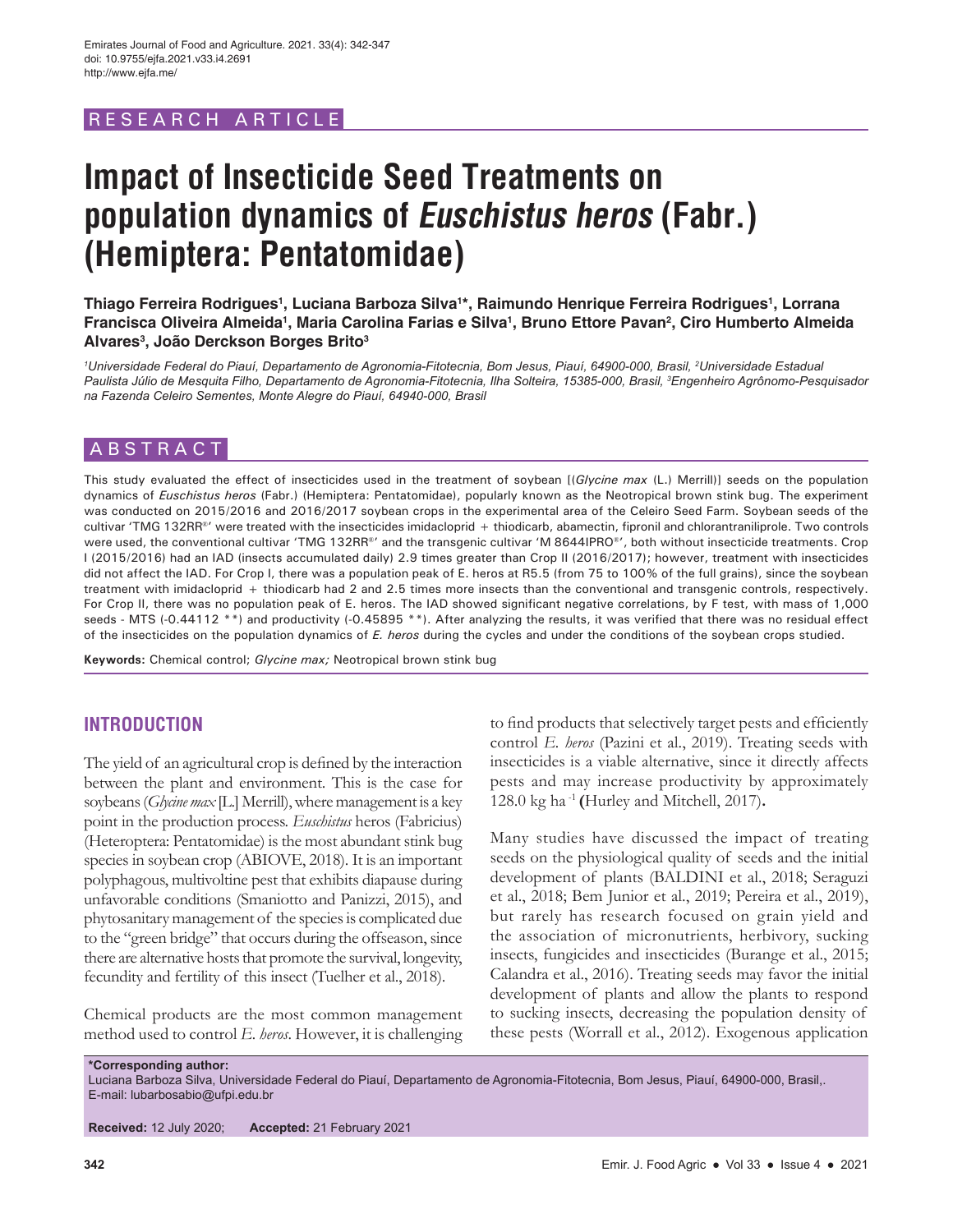of such compounds, along with some synthetic chemicals, can also activate priming responses (Chiesa et al., 2016; Alford and Krupke, 2017), which may be the systemic mode of action in the plant (Kathiria et al., 2010; Boyko and Kovalchuk, 2011).

Studies that evaluated the effect of seed treatment with the insecticides Imidacloprid, Thiametoxam, Tiodicarb, Fipronil, Abamectin, Clothianidine and Acetamipride did not find a reduction in the population density of the insect *Dichelops melacanthus* (Dallas) (Hemiptera: Pentatomidae) (Martins et al., 2009; Brustolin et al., 2012; Chiesa et al., 2016). However, the same cannot be assumed for *E. heros*. Therefore, the goal of this study was to evaluate the Impact of Insecticide Seed Treatments on population dynamics of *E. heros*

## **MATERIALS AND METHODS**

#### **Study site**

The experiment was conducted in the experimental area of Celeiro Seed Farm, in the municipality of Monte Alegre do Piauí, Serra do Quilombo (09º21'12" S; 45º 07'42" W, 640 m), during the 2015/2016 and 2016/2017 growing seasons. The soil in the region is characterized as a yellow latosol (EMBRAPA, 1999) and the climate in the region is tropical Aw, with a dry season in the winter. Rainfall in the region was distributed mainly in the final and beginning months of each study year (Fig. 1).

#### **Cultivars and treatment of seeds**

Seeds of the 'TMG132RR®' (determined habit) soybean cultivar, with a maturity group of 8.5, were treated with insecticides. Two controls, without the insecticide treatments, were also used: the 'TMG 132RR®' cultivar; and the 'M 8644IPRO®' cultivar (determined habit), with a maturity group of 8.6. The IPRO cultivar, popularly known as the Bt soybean, was used as an additional control because it was the cultivar most similar to the cultivar of the main treatment. There were six treatments, four with insecticides and two controls, for each crop. The insecticides used to treat the seeds were imidacloprid + thiodicarb, abamectin, fipronil and chlorantraniliprole (Table 1).

The seeds were treated in the Phytotechnology Laboratory at the Federal University of Piauí (UFPI/CPCE). The insecticides were diluted in distilled water to different doses (Table 1). The solution with the seeds was homogenized for 2 min in 2 kg plastic bags and the seeds were then dried in the shade. The seeds were sown soon after this procedure. In addition, the seeds were treated with a fungicide (30 g a.i. carbendazim + 60 g a.i. dimethyldithiocarbamate per 100 kg of seeds) and inoculated in a suspension of *Bradyrhizobium*  (60 g/60 kg of seeds) to avoid problems with diseases and to guarantee biological fixation, respectively.

#### **Implementing the experiment and phytosanitary management**

The experiment was conducted in a randomized block, with four replicates, for two subsequent years. Seeds were



**Fig 1.** Rainfall, temperature (maximum, minimum and average) and relative humidity of the experimental area of Celeiro Seed Farm, Serra do Quilombo, Monte Alegre do Piauí, during the experiment for the 2015/2016 and 2016/2017 crops. \*Start of experiment.

| Table 1: Treatments used – Active ingredients applied via the soybean treatments, according to the recommendation for the crop |  |
|--------------------------------------------------------------------------------------------------------------------------------|--|
| by the Ministry of Agriculture, Livestock and Food Supply                                                                      |  |

| <b>Active ingredient</b> | <b>Chemical group</b>      | <b>Mechanism of action</b>                | Conc. I. a. 1 | Dose of CP <sup>2</sup> |
|--------------------------|----------------------------|-------------------------------------------|---------------|-------------------------|
| Imidacloprid +           | Neonicotinoids             | Nicotinic acetylcholine receptor agonists | 150           | 700                     |
| Thiodicarb               | Methylcarbamate            | Acetylcholinesterase inhibitors           | 450           |                         |
| Abamectin                | Avermectin and milbemycins | Chloride channel activators               | 500           | 100                     |
| Fipronil                 | Phenylpyrazoles            | Gaba-gated chloride channel antagonists   | 250           | 200                     |
| Chlorantraniliprole      | Diamide                    | Ranodine receptor modules                 | 625           | 100                     |
| Control                  |                            | ٠                                         |               |                         |
| Bt soybean               | -                          | -                                         |               |                         |

1 Concentration of active ingredient in liters of commercial product (CP). 2 Dose of CP in ml per 100 Kg-1 of seed.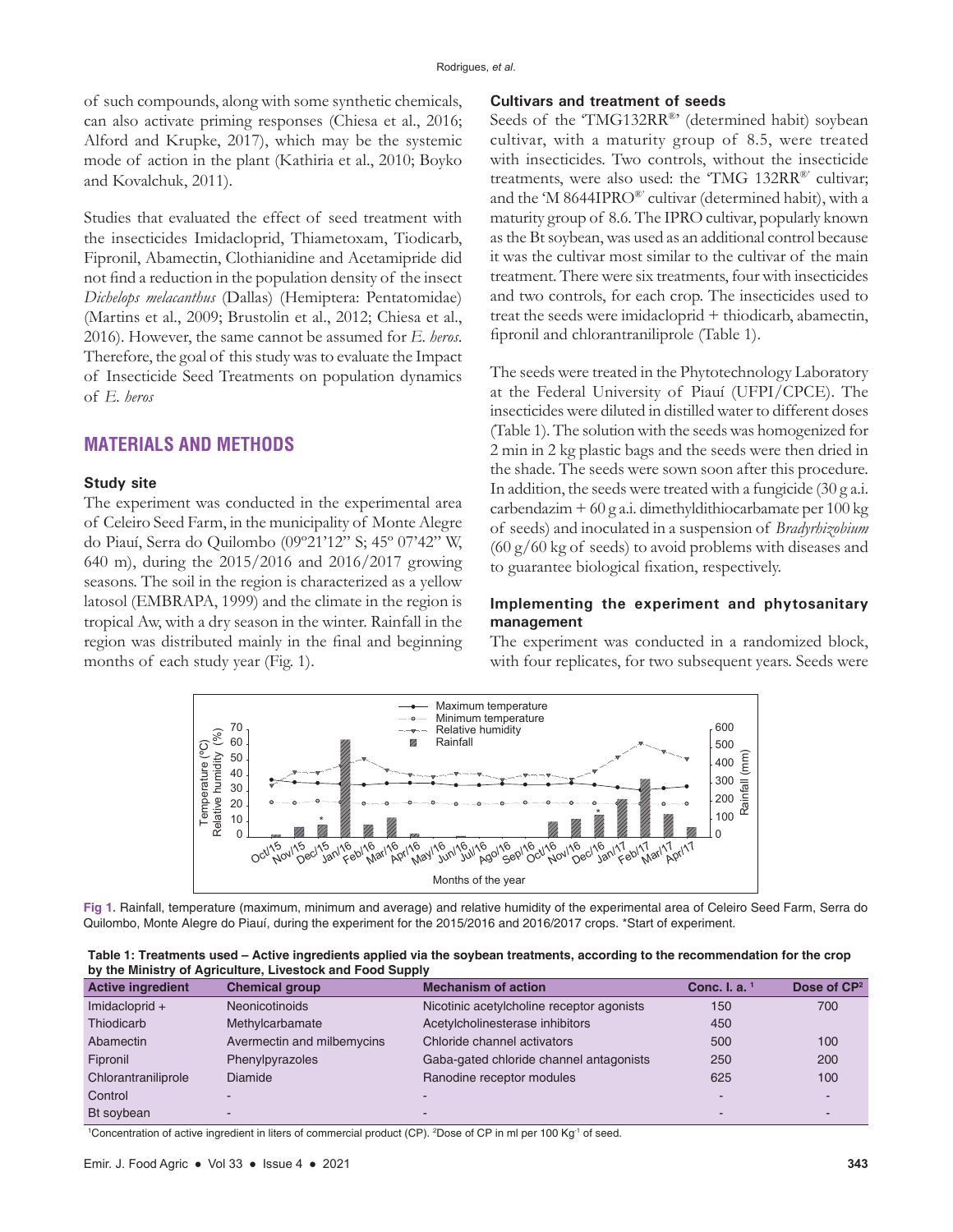sown with a no-till, four-row seeder on 23 December 2015 (Crop I) and 06 December 2016 (Crop II). Sowing density was 14 seeds per linear meter and 0.50 m between rows. Basic fertilization was carried out on the sowing line with 50 kg.ha<sup>-1</sup> of  $P_2O_5$  and 60 kg.ha<sup>-1</sup> of K<sub>2</sub>O based on a soil analysis. Phytosanitary management was conducted according the management of the farm (Table 2).

#### **Monitoring E. heros and soybean harvesting**

Starting at V<sub>3</sub> (vegetative stage), *E. heros* nymphs and adults were sampled. Sampling began during the third or fourth week after the plants emerged and included 13 sampling dates per crop based on the reproductive stage of the soybeans, which is the critical period when the crop is susceptible to attack by *E. heros* (Panizzi et al., 2012). Sampling was conducted using the beat cloth method, where a linear meter of soybeans  $(0.5 \text{ m}^2)$  was shaken over the cloth to collect the insects so they could be quantified. At the end of the crop cycle, two soybean lines per plot were manually harvested. The plants were collected and threshed at the site with a mechanical thresher (model LPR, ALMACO $\degree$ ).

#### **Parameters evaluated**

The population dynamics of *E. heros* along the phenological cycle of the crop were evaluated and, subsequently, the IAD (insects accumulated daily) was calculated and the yield components were quantified. The data for population density were converted to *E. heros* per square meter and an IAD index was calculated, which considered the accumulated daily population density of individuals using the equation IAD =  $[(0.5 \times (Pn + Pn+1) \times D)]$ , where: Pn refers to the number of individuals in sample n; Pn+1 refers to the number of individuals in the next sample; and D is the time in days between successive samples (Chiesa et al., 2016).

The yield components were evaluated after the harvest. Samples were weighed with an analytical precision balance (Shimadzu Auy 220) and the moisture content was then standardized to 13%, which was done using the drying method at  $105^{\circ}$ C  $\pm$  3°C for 24 hours (Brasil, 2009). The results were expressed in kg.ha-1. To evaluate the mass of 1,000 seeds (MTS), eight subsamples of 100 seeds were separated based on the Rules for Analyzing Seeds (*Regras de Análise de Sementes* – RAS) (BRASIL, 2009). Seed mass was predetermined using a precision balance, seed moisture content was standardized to 13% and the results were expressed in grams.

#### **Statistical analysis**

An analysis of variance was conducted for each agricultural year for the yield variables, MTS and IAD. The IAD was transformed by the root of  $x + 0.5$  to meet normal distribution. After the individual analyses, a combined analysis of the two agricultural years was conducted since they met the condition of uniformity of residual variances. When the interaction between the year and treatments was significant, the simple correlation between the variables measured (yield, MTS and IAD) was evaluated.

When significance was detected by F test for a variation source, the Tukey averages test was performed at 5% probability. Subsequently, a Pearson correlation analysis

**Table 2: Phytosanitary management conducted on the 2015/2016 and 2016/2017 soybean crops**

| <b>Phenological stage</b> | <b>Active ingredient</b>      | <b>Class</b> | Dose of CP applied <sup>1</sup> |
|---------------------------|-------------------------------|--------------|---------------------------------|
| Ve                        | Haloxyfop-P-methyl            | Herbicide    | $1$ L/ha                        |
| Ve                        | Mineral oil                   | Adjuvant     | 0.8L/ha                         |
| V <sub>2</sub>            | Glyphosate                    | Herbicide    | $2.5$ L/ha                      |
| V <sub>2</sub>            | Mineral oil                   | Adjuvant     | $0.8$ L/ha                      |
| V <sub>3</sub>            | Glyphosate                    | Herbicide    | 4 L/ha                          |
| V <sub>3</sub>            | Mineral oil                   | Adjuvant     | $0.4$ L/ha                      |
| V <sub>5</sub>            | Glyphosate                    | Herbicide    | 4 L/ha                          |
| V <sub>5</sub>            | Mineral oil                   | Adjuvant     | $0.6$ L/ha                      |
| V <sub>8</sub>            | Pyraclostrobin+Epoxiconazole  | Fungicide    | $0.5$ L/ha                      |
| V <sub>8</sub>            | Mineral oil                   | Adjuvant     | $0.3$ L/ha                      |
| R1                        | Fluxapyroxad+Pyraclostrobin   | Fungicide    | 0.25 L/ha                       |
| R1                        | Mineral oil                   | Adjuvant     | $0.3$ L/ha                      |
| R <sub>4</sub>            | Azoxystrobin+Benzovindiflupyr | Fungicide    | $0.2$ kg/ha                     |
| R <sub>4</sub>            | Mineral oil                   | Adjuvant     | $0.3$ L/ha                      |
| R <sub>5.5</sub>          | Pyraclostrobin+Epoxiconazole  | Fungicide    | $0.5$ L/ha                      |
| R <sub>5.5</sub>          | Mineral oil                   | Adjuvant     | $0.3$ L/ha                      |
| R <sub>6</sub>            | Acetamiprid                   | Insecticide  | $0.3$ kg/ha                     |
| R <sub>6</sub>            | Imidacloprid                  | Insecticide  | 0.25 kg/ha                      |
| R <sub>6</sub>            | Mineral oil                   | Adjuvant     | $0.3$ L/ha                      |
| R <sub>6</sub>            | Emamectin benzoate            | Insecticide  | 0.035 kg/ha                     |

1 CP – Commercial products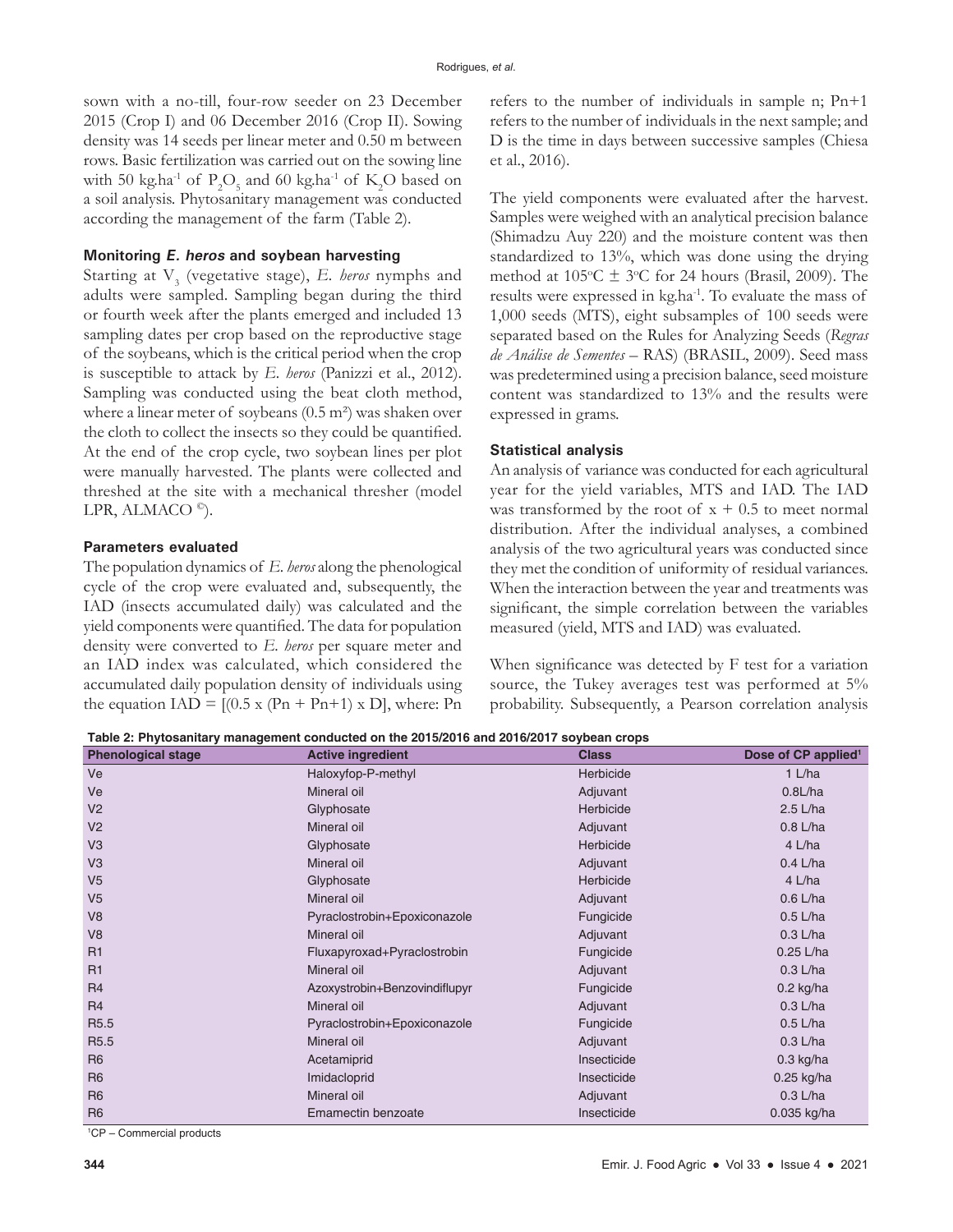was conducted between the characters studied and their significance was tested using a t-test.

The fluctuation of insects was analyzed in an exploratory way to see the significance of the effects of the interactions. All statistical analyses were made using SAS Institute software (2002).

## **RESULTS**

There was significant interaction among the seed treatment (ST) products on the occurrence of *E. heros* in the 2015/2016 crop ( $F = 1.53$ , df = 60, 219,  $P \le 0.05$ ), which differed from the 2016/2017 crop  $/F = 0.85$ , df = 60, 231, *P*> 0.05 NS) where no significant effect of the products was observed in relation to phenological stage (Fig. 2A and B). Considering the crop in the evaluation according to the phenological stage, a significant interaction between the sources of variation (*F* = 5.63, df = 12, 75, *P*  $\leq$  0.05 \*\*) was observed (Fig. 2C).

The population peaks of *E. heros* occurred during the grain filling period of the soybeans (R<sub>5</sub>) (reproductive stage) (Fig. 2) and the density for the first crop was greater, with 1.5 insects.m<sup>-2</sup>. For Crop I, the population peak of *E. heros* occurred at R5.5, when the soybeans treated with imidacloprid + thiodicarb had 2 and 2.5 times more insects than the control and Bt soybeans, respectively. Considering only the numbers, for Crop II the Bt soybean and conventional soybean treated with fipronil had a low incidence in the area, while the remaining treatments exhibited population outbreaks, except for the treatment with imidacloprid + thiodicarb that exhibited a constant population density **(**Fig. 2B). However, only the soybeans treated with abamectin and chlorantraniliprole had *E. heros* during the critical period of occurrence (Fig. 2A). In R6



**Fig 2.** Population fluctuation of *Euschistus heros* for the different treatments. A. Crop I B. Crop II C. Both crops.

**(**reproductive stage**)**, a decrease in the *E. heros* population dynamics was observed due to the application of insecticides (Acetamiprid, Imidacloprid and Emamectin benzoate**).**

The daily-accumulated population density of *E. heros* (IAD) differed only between harvests (Table 2). It can be seen that Crop I had an IAD 2.9 times greater than Crop II; however, treatment with insecticides did not affect the IAD.

The crop factor was the only source of variation that affected the IAD ( $F = 26.05$ , df = 1.30,  $P \le 0.05$  \*\*). In relation to the yield components, MTS was influenced in an isolated way by the harvest  $(F = 46.67, df = 1.30,$  $P \leq 0.05$  \*\*) and the applied ST products (*F* = 6.94,  $df = 5$ , 30;  $P \le 0.05$  \*\*.), and the Bt soybean of Crop II had the highest MTS value (188.13 g). Productivity was significantly affected by the interaction between product and crop ( $F = 5.63$ , df = 12, 75,  $P \le 0.05$ \*\*). It is worth mentioning that productivity values were higher for all treatments of Crop II, especially the results obtained with abamectin that had a productivity of 2,954 kg.ha-1.

According to the Pearson correlation coefficients, the IAD showed significant negative correlations, by F test, with MTS (-0.44112 \*\*) and productivity (-0.45895 \*\*).

#### **DISCUSSION**

Here, we show that treating the soybean seeds with insecticides did not have a sufficient residual effect on the control rates of *E. heros* on the soybean crops. Treating seeds with insecticides has been shown to help protect plants up to 47 days after planting. Applying insecticides can induce defense mechanisms in plants. In the study conducted by Worrall et al., (2012) it was observed that seed treatment reduced the performance of all three herbivores tested. Jasmonic acid JA is wellknown for its role in defense against chewing insects (Zhang et al., 2017). Its role in defense against brown stink bug and other phloem feeding herbivores is less clear, since these insects tend to activate SA-dependent responses in the plant (Lin et al., 2019). Application of the insecticide Imidacloprid (Neonicotinoid) can induce defense mechanisms in plants, such as production of silicic acid (Ford et al., 2010), an important compound in the defense of plants against sucking insects (Pieterse et al., 2009; Alford and Krupke, 2017).

The persistence of insecticides in plant tissue, when applied to seeds, tends to decrease as the crop develops **(**Alford and Krupke, 2017). This helps explain the results of the present study, since the period of protection of the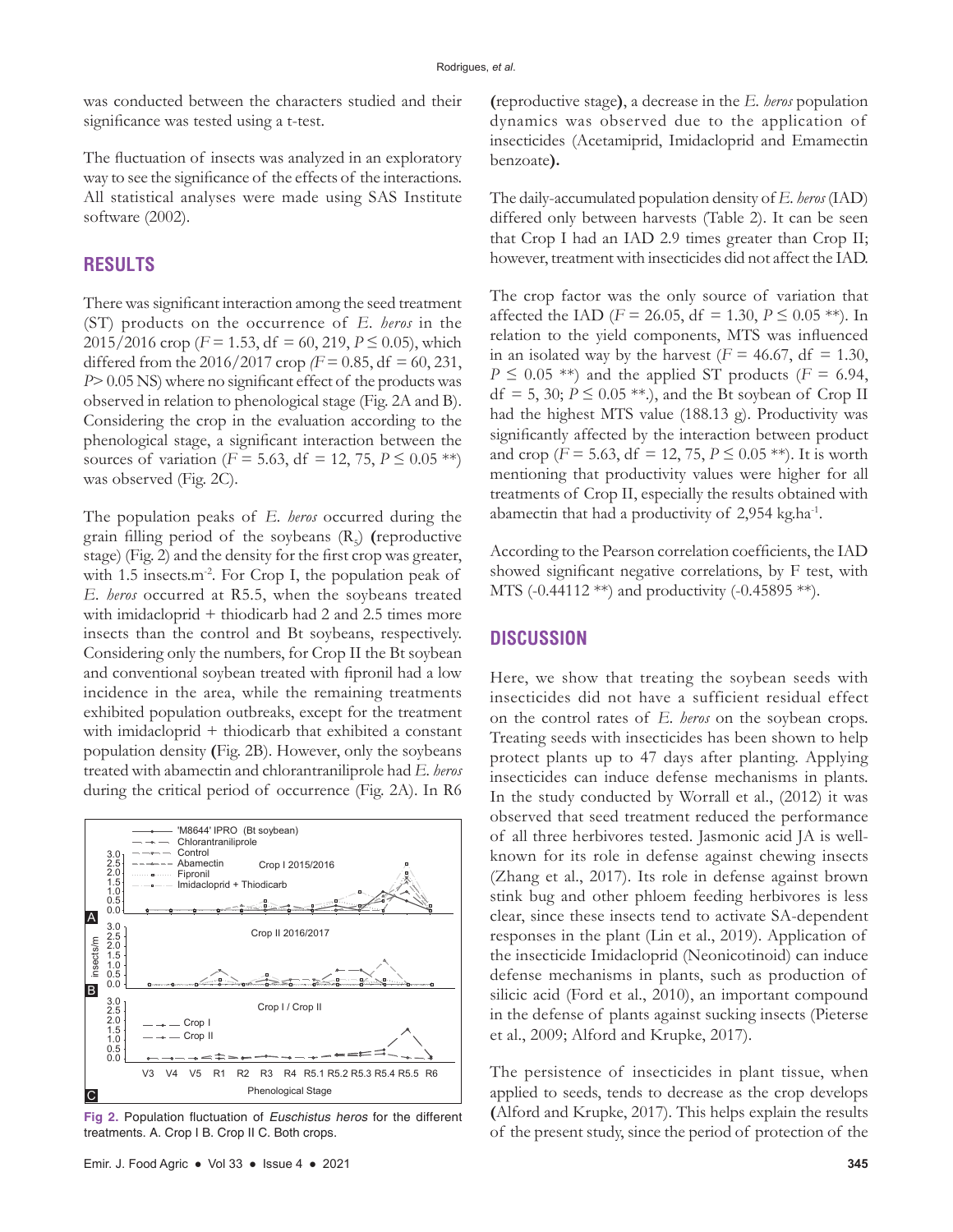insecticides applied to the seeds did not coincide with the occurrence of *E. heros*. In a similar experiment with the stink bug *Dichelops melacanthus* (Dallas 1851) (Hemiptera: Pentatomidae) on soybeans, it was found that seeds treated with the insecticides Imidacloprid**,** Thiamethoxam**,**  Thiodicarb**,** Fipronil and Abamectin did not affect the incidence of the insect (Chiesa et al., 2016).

For the first crop (2015/2016), the population density of *E. heros* increased along the phenological cycle of the plant and peaked at R5.5. However, for the second crop (2016/2017), a significant population peak was not verified for the grain filling period of the soybeans **(**R5) because, in addition to the effect of the treatments, climatic elements affected the occurrence of *E. heros*. While cultivating the first crop, rainfall was mostly in January (541 mm); however, for the second crop it was distributed throughout the cycle (Fig. 1). It can be affirmed that there is an inversely proportional contrast between rainfall and the occurrence of *E. heros*. This finding suggests that in years with well-distributed rainfall the occurrence of the brown stink bug would stay below the control level. This is supported by Ramos et al., (2017)**,** who found a negative correlation between relative humidity and population density of *E. heros* on the common bean. The fruits start to form at R3, which is when *E. heros* is expected to migrate from alternative hosts to the soybeans. The insects can also come out of diapause and migrate to the main crop; consequently, there is a progressive increase in the population during the reproductive phase. As discussed, this only occurred for first crop in the present study.

For the analysis of the treated seeds on the number of insects accumulated daily (IAD), it was found that the insecticides did not control *E. heros* via the seed treatments. The lower numerical IAD value for the Bt soybean contradicts the premise that *E. heros* lacks a preference for other soybean cultivars, which was observed in studies of the spatial distribution of *E. heros* adults and nymphs on Bt and non-Bt soybeans (Fonseca et al., 2014). However, in relation to the resistance mechanisms of plants (e.g. antibiosis and antixenosis), it is necessary to conduct additional studies to characterize and delimit the interference of transgenic plants on the population dynamics of pests.

For the first crop, the components of MTS yield and yield were not altered by the treatments. The productivity found in the present study is similar to the average estimated for the region (CONAB, 2020). The low MTS and productivity values for the first crop are related to the concentrated rainfall during the growing period. The population peak of *E. heros* during the grain filling period was below the level that causes economic damage, since soybeans tolerate

up to 4 stink bugs/linear meter without suffering from a reduction in MTS and productivity. In the present study the maximum density of insects was 2.5 insects.m-1, less than the level of economic damage, and even then, a negative correlation was found between the IAD and yield components (MTS and Productivity). However, the Crop I treatment with Imidacloprid + Thiodicarb, which had 2.5 insects.m-1, did not exhibit a significant reduction in MTS and Productivity values.

Crop II, compared to the first crop, had rainfall distributed throughout the phenological cycle with low incidence of stink bugs, and high MTS and Productivity values were found when using the active ingredient Abamectin**.** It is important to carry out studies about the persistence of pesticides applied to soybean seeds to identify possible biochemical and physiological changes in the plant.

Our experiments do not distinguish between a requirement for residual effects in perception of the seed treatment and subsequent expression of defense in infected leaves. Constitutive activation of plant defense is commonly associated with reductions in growth and reproductive fitness. Priming of defenses on the other hand minimizes these costs whilst improving future resistance to attack. However, it was not possible to associatesuch effects with the seed treatments employed here.

Further work is required to establish a causal effect for the residual effect of treating seeds with insecticides to combat pests. This can be done by testing plants with the metabolism modified in response to the molecules of insecticides (i.e. in some cases, insecticides have been reported to enhance plant vigor and abiotic stress tolerance, independent of their insecticidal function).

# **CONCLUSIONS**

In this work the treating the seeds with insecticides did not change the population dynamics of *E. heros* for the soybean crops under the conditions evaluated. Since seed treatments are economically more attractive than chemical application to plants in the field and require no action by growers, the approaches we have described here may have useful applications in agriculture in future research.

# **ACKNOWLEDGMENTS**

Acknowledges Coordenação de Aperfeiçoamento de Pessoal de Nível Superior (CAPES) for a scholarship to fund this work. We also thank Celeiro Seed Farm for providing inputs and area for the execution of the studies.